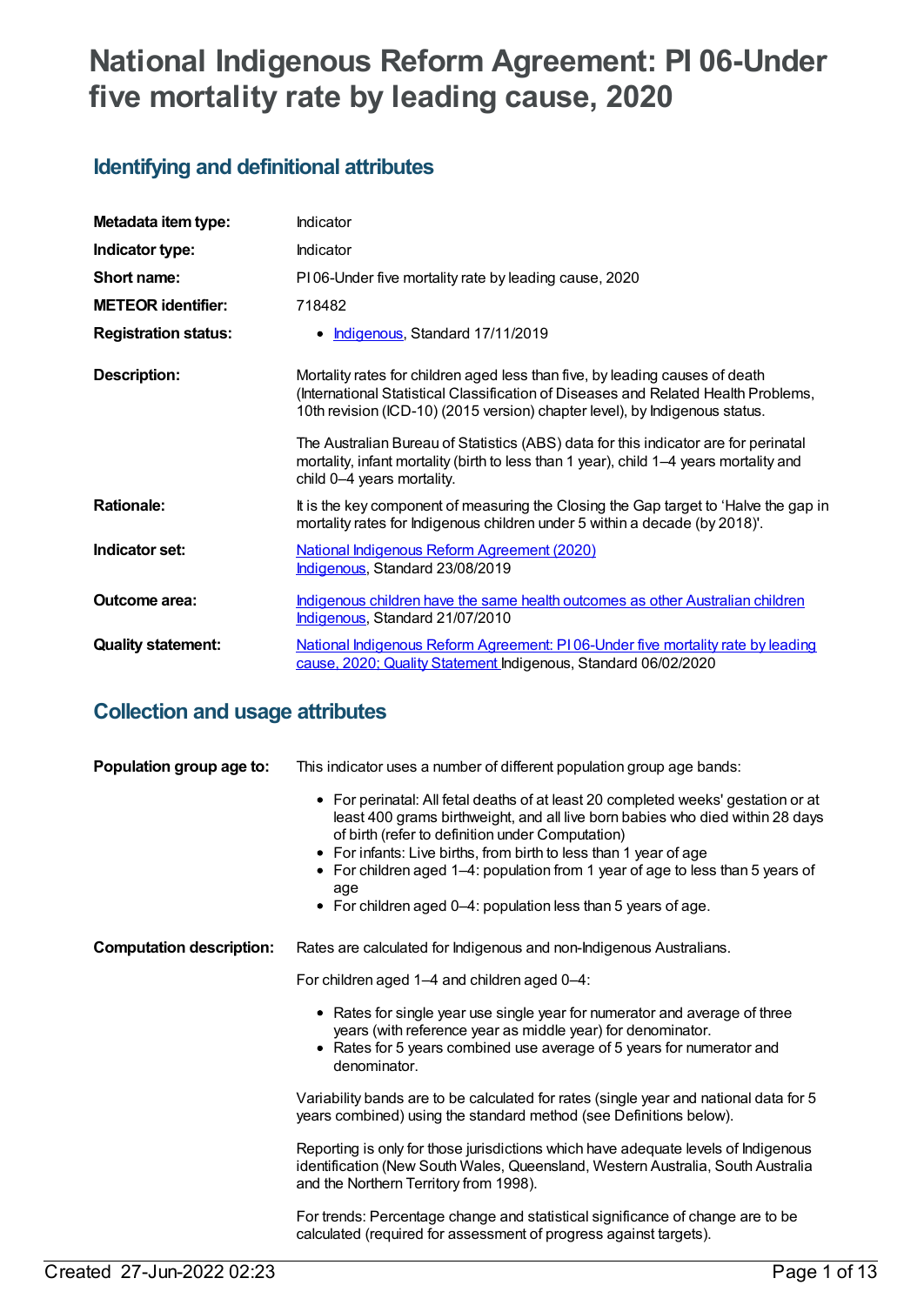Excludes deaths where Indigenous status was not stated.

Rate ratios and rate differences are calculated for comparisons between Indigenous and non-Indigenous Australians.

Note: Causes of death to be listed from highest to lowest Indigenous percentage for the most recent period (5 years combined).

#### **Presentation:**

Number, percentage, rate per 1,000 of all births (perinatal), rate per 1,000 live births (infant), rate per 100,000 population (children aged 1–4 and 0–4 ), rate ratio, rate difference and variability bands.

Note: Causes of death to be listed from highest to lowest Indigenous percentage.

#### **Definitions:**

This measure refers to 'leading causes of death'. Data are provided for 'selected causes of death' according to the ICD-10 codes used for 'leading causes of death' in the Aboriginal and Torres Strait Islander Health Performance Framework:

# **Perinatal mortality:**

Main condition in the fetus/infant:

- Disorders related to length of gestation and fetal growth (P05–P08)
- Respiratory and cardiovascular disorders specific to the perinatal period (P20–P29)
- $\bullet$  Infections specific to the perinatal period (P35–P39)
- Other conditions originating in the perinatal period (P10–P15, P90–P96)
- Congenital malformations, deformations and chromosomal abnormalities (Q00–Q99)
- Other conditions
- Total (all causes).

Main condition in the mother, fetus and newborn affected by:

- Maternal conditions that may be unrelated to present pregnancy (P00)
- Maternal complications of pregnancy (P01)
- Complications of placenta, cord and membranes (P02)
- Other complications of labour and delivery and noxious influences transmitted via placenta or breast milk (P03–P04)
- Total (all causes).

# **Infant mortality:**

- Certain infectious and parasitic diseases (A00–B99)
- Diseases of the circulatory system (I00–I99)
- Diseases of the respiratory system (J00–J99)
- Certain conditions originating in the perinatal period (P00–P96)
- Congenital malformations, deformations and chromosomal abnormalities (Q00–Q99)
- Symptoms, signs and abnormal clinical and laboratory findings, not elsewhere classified (R00–R99)
	- Sudden infant death syndrome (R95)
	- Sudden unexpected death in infancy (R99)
- Injury and poisoning (V01–Y98)
- Other causes
- Total (all causes).

# **Child aged 1–4 mortality:**

- Certain infectious and parasitic diseases (A00–B99)
- Diseases of the nervous system (G00–G99)
- Diseases of the circulatory system (I00–I99)
- Diseases of the respiratory system (J00–J99)
- Certain conditions originating in the perinatal period (P00–P96)
- Congenital malformations, deformations and chromosomal abnormalities (Q00–Q99)
- Symptoms, signs and abnormal clinical and laboratory findings, not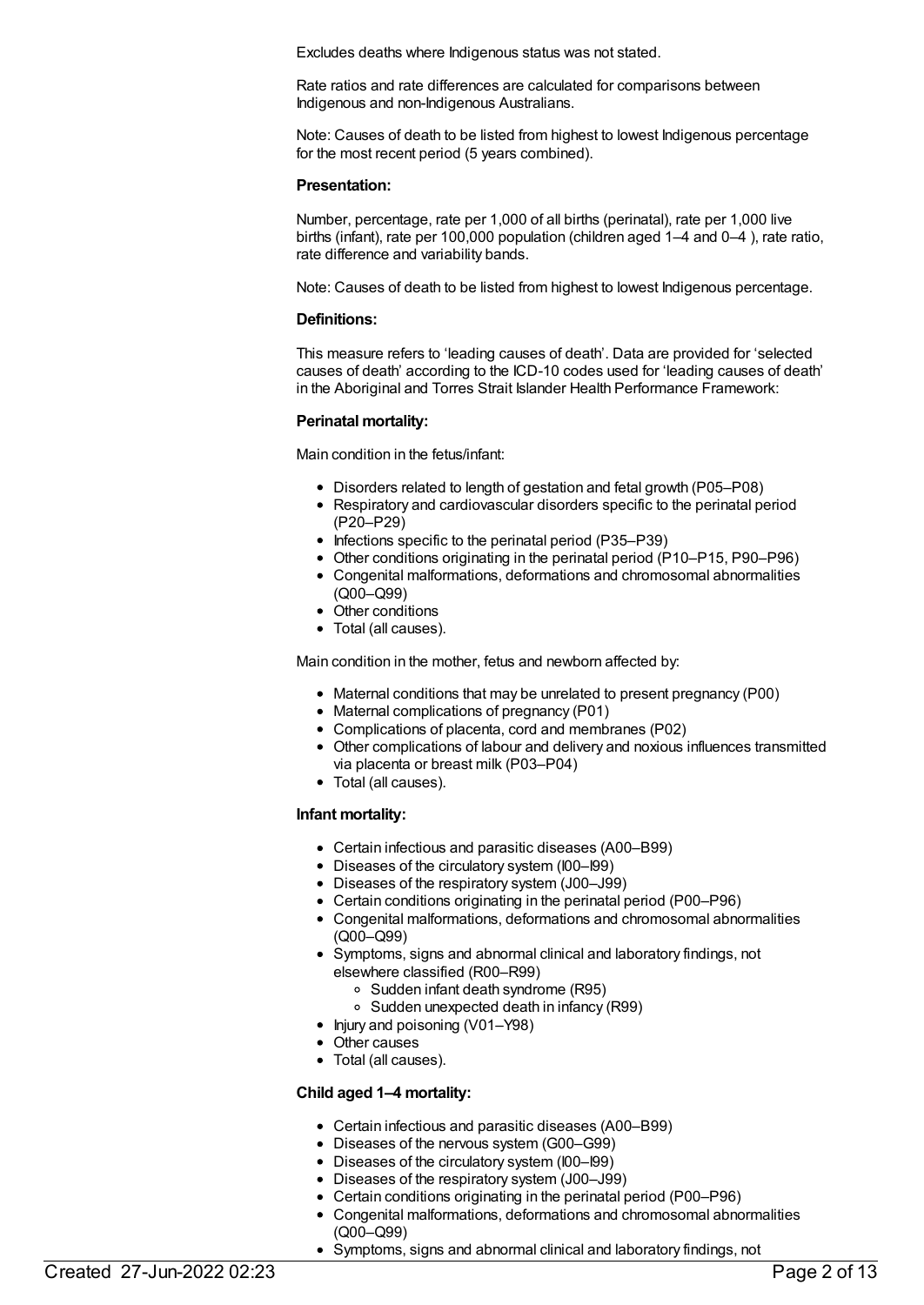elsewhere classified (R00–R99)

- Injury and poisoning (V01–Y98)
- Other causes
- Total (all causes).

# **Child aged 0–4 mortality:**

- Certain infectious and parasitic diseases (A00–B99)
- Diseases of the nervous system (G00–G99)
- Diseases of the circulatory system (I00–I99)
- Diseases of the respiratory system (J00–J99)
- Certain conditions originating in the perinatal period (P00–P96)
- Congenital malformations, deformations and chromosomal abnormalities (Q00–Q99)
- Symptoms, signs and abnormal clinical and laboratory findings, not elsewhere classified (R00–R99)
- Injury and poisoning (V01–Y98)
- Other causes
- Total (all causes).

#### **'Standard method' for variability band computation:**

Rates derived from administrative data counts are not subject to sampling error but may still be subject to natural random variation, especially for small counts. A 95% confidence interval (CI) for an estimate is a range of values which is very likely (95 times out of 100) to contain the true unknown value. Where the 95% CIs of two estimates do not overlap it can be concluded that there is a statistically significant difference between the two estimates. This is the standard method used in Australian Institute of Health and Welfare (AIHW) publications for which formulas can be sourced from Breslow and Day (1987) in the publication *Statistical methods in cancer research.* Typically in the standard method, the observed rate is assumed to have natural variability in the numerator count (for example, deaths, hospital visits) but not in the population denominator count. Also, the rate is assumed to have been generated from a normal distribution ('Bell curve'). Random variation in the numerator count is assumed to be centred around the true value, that is, there is no systematic bias.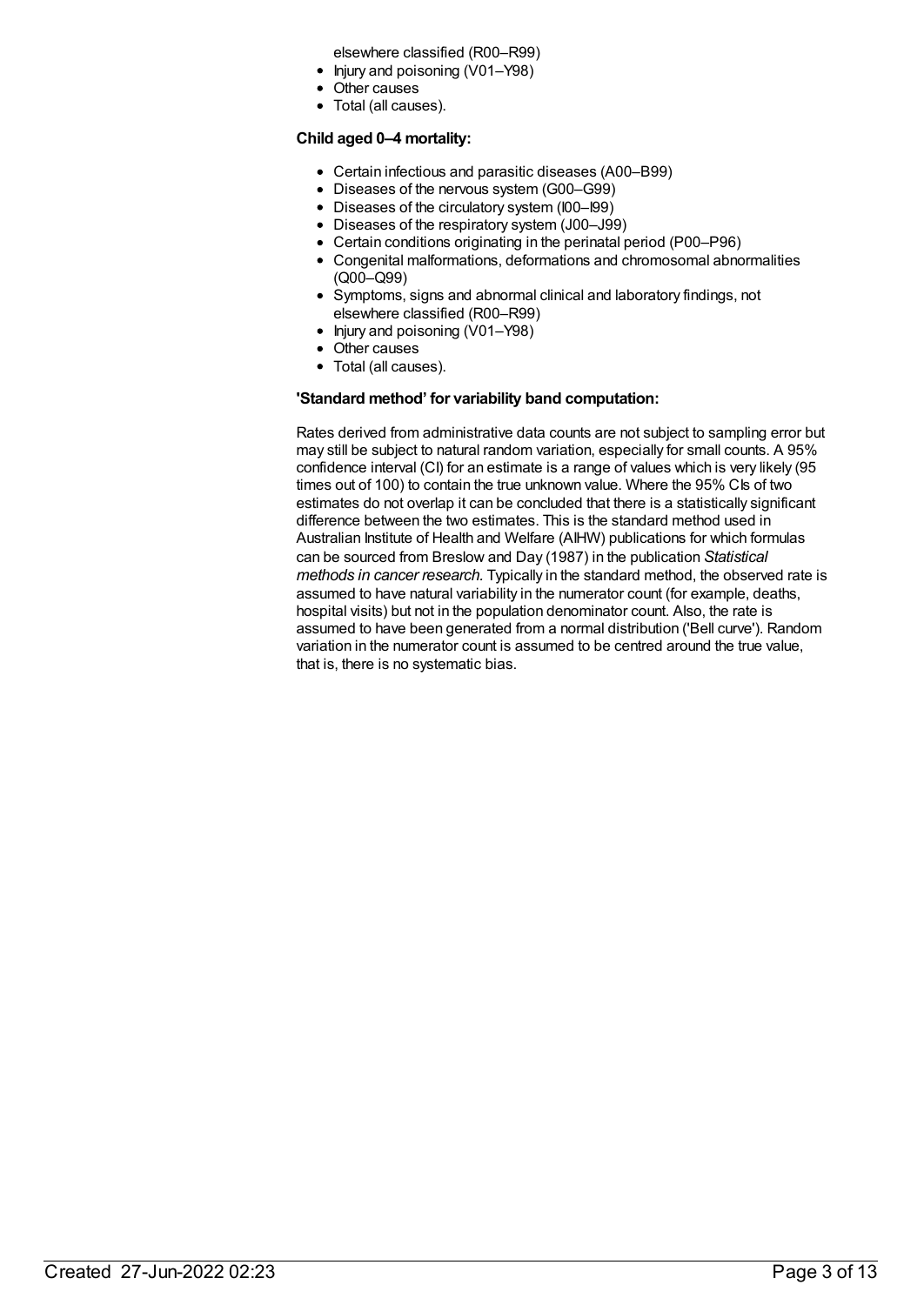**Computation: Perinatal and infant mortality rates:** 1000 x (Numerator ÷ Denominator).

**Child aged 1–4 and 0–4 mortality rates:** 100,000 x (Numerator ÷ Denominator).

**Rate ratio:** Indigenous rate divided by non-Indigenous rate.

**Rate difference:** Indigenous rate minus non-Indigenous rate.

**Variability band:** to be calculated using the standard method for estimating 95% CIs as follows.

*Crude rate:*

$$
CI (CR)_{95\%} = CR \pm 1.96 \times \frac{CR}{\sqrt{\sum_{i=1}^{4} d_i}}
$$

Where CI = confidence interval

CR = crude rate

 $d =$  the number of deaths

**Percentage change:** Calculated by multiplying the average annual change over the period by the number of data points less 1. This is then divided by the rate for the first year in the series and multiplied by 100.

The average annual change in rates, rate ratios and rate differences are calculated using linear regression which uses the least squares method to calculate a straight line that best fits the data and returns an array that best describes the line. The simple linear regression line,  $Y = a + bX$ , or 'slope' estimate was used to determine the average annual change in the data over the period. The formula used to calculate the slope estimate and standard error of the slope in Microsoft Excel is:

LINEST (known\_y's, known\_x's, true) entered as an array formula (Ctrl, Shift, Enter).

**Statistical significance of change:** The 95% CIs for the standard error of the slope estimate (average annual change) are used to determine whether the apparent increases or decreases in the data are statistically significant at the p<0.05 level. The formula used to calculate the CIs for the standard error of the slope estimate is:

*95%CI(x)* = *x* ± 1.96 x *SE(x)*

where x is the average annual change (slope estimate).

If the upper and lower 95% CIs do not include zero, then it can be concluded that there is statistical evidence of an increasing or decreasing trend in the data over the study period.

#### **Definitions:**

'Perinatal mortality' is defined by the ABS as death of a baby within 28 days of birth (neonatal death) or of a fetus (unborn child) of at least 20 completed weeks of gestation or with a birthweight of at least 400 grams.

**Numerator: Perinatal:** Number of perinatal deaths (fetal and neonatal)

**Infant:** Number of deaths among children aged less than 1 year

**Child aged 1–4:** Number of deaths among children aged 1–4 years

**Child aged 0–4:** Number of deaths among children aged 0–4 years

**Numerator data elements: Data Element / Data Set**

**Data Element**

Person—age

**Data Source**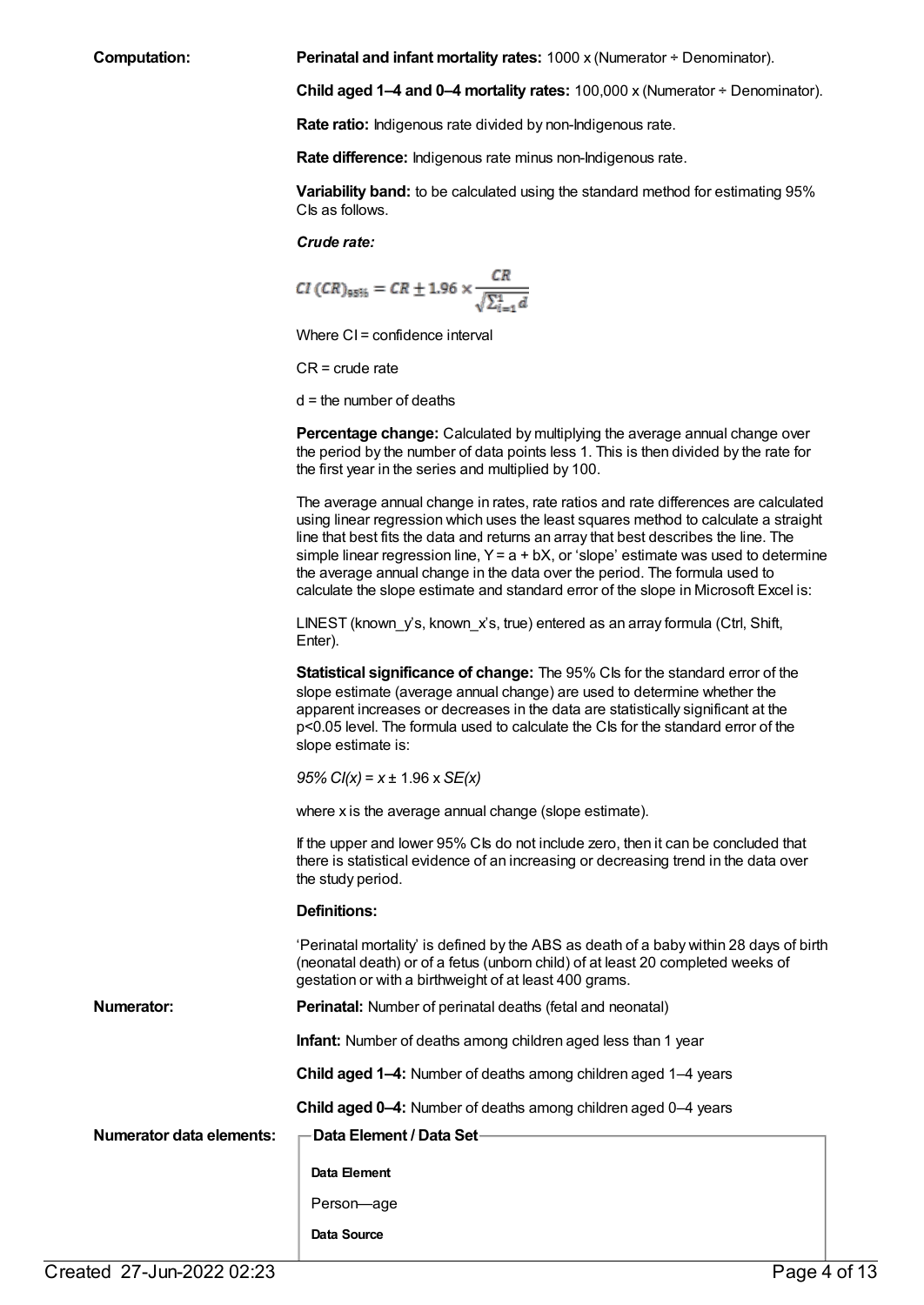#### **ABS Death [Registrations](https://meteor.aihw.gov.au/content/394481) Collection**

#### **Guide for use**

Data source type: Administrative by-product data.

Infant and child numerator data source.

# **Data Element / Data Set**

**Data Element**

Birth—birth status

**Data Source**

ABS Causes of Death [Collection](https://meteor.aihw.gov.au/content/394490)

#### **Guide for use**

Data source type: Administrative by-product data.

Perinatal numerator data source.

# **Data Element / Data Set**

#### **Data Element**

Number of fetal and neonatal deaths.

**Data Source**

**ABS Causes of Death [Collection](https://meteor.aihw.gov.au/content/394490)** 

**Guide for use**

Data source type: Administrative by-product data.

Perinatal numerator data source.

# **Data Element / Data Set**

# **Data Element**

Person—date of birth

**Data Source**

ABS Causes of Death [Collection](https://meteor.aihw.gov.au/content/394490)

**Guide for use**

Data source type: Administrative by-product data.

Infant and child numerator data source.

# **Data Element / Data Set**

# **Data Element**

Person—date of death

# **Data Source**

ABS Causes of Death [Collection](https://meteor.aihw.gov.au/content/394490)

# **Guide for use**

Data source type: Administrative by-product data.

Infant and child numerator data source.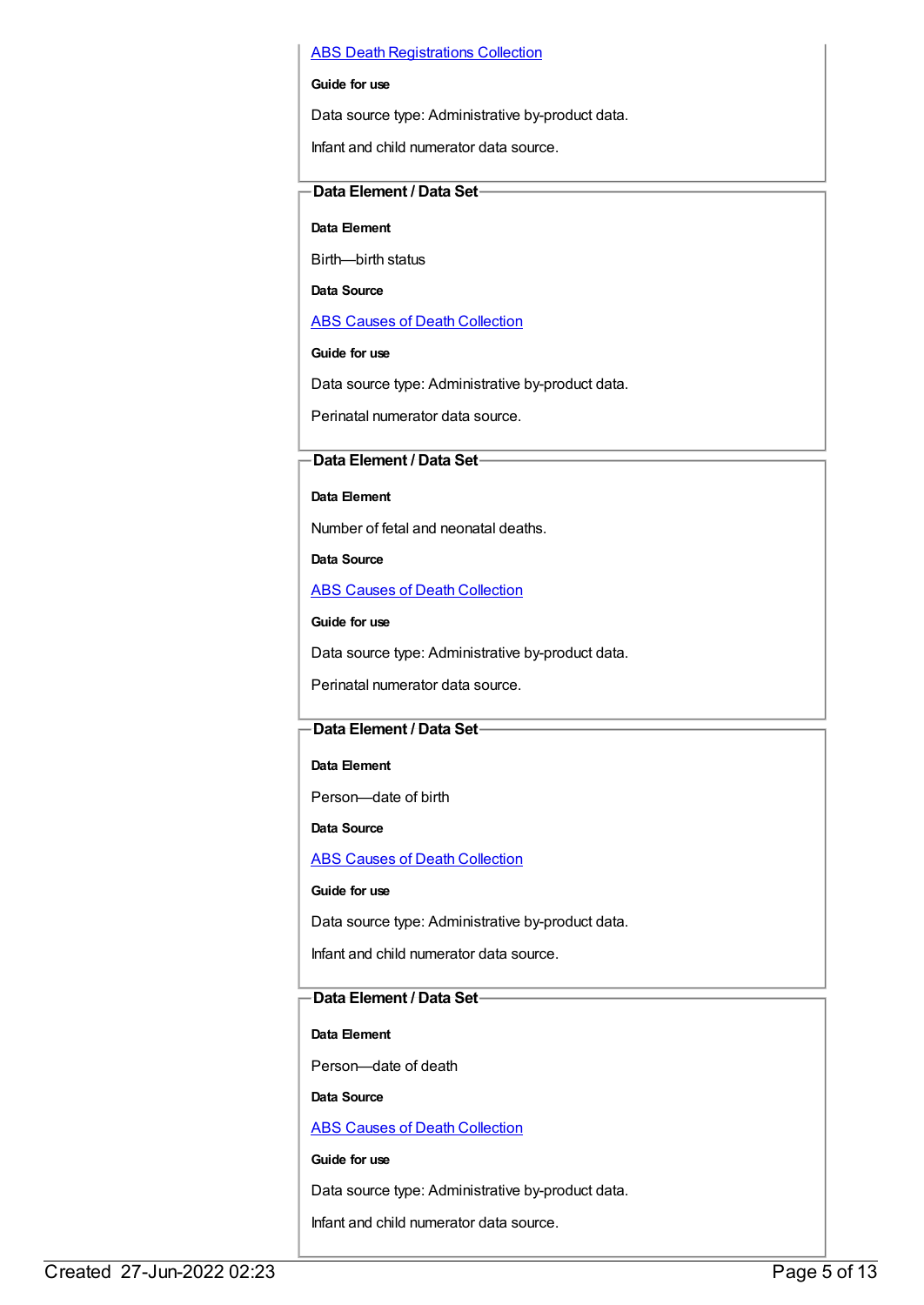| Denominator:                  | Perinatal: Number of all births (including live births, and stillbirths of at least 20<br>completed weeks of gestation or with a birthweight of at least 400 grams).              |
|-------------------------------|-----------------------------------------------------------------------------------------------------------------------------------------------------------------------------------|
|                               | Infant: Number of registered live births                                                                                                                                          |
|                               | Child aged 1-4: Population aged 1-4 years                                                                                                                                         |
|                               | Child aged 0-4: Population aged 0-4 years                                                                                                                                         |
| Denominator data<br>elements: | <b>Data Element / Data Set-</b>                                                                                                                                                   |
|                               | Data Element                                                                                                                                                                      |
|                               | Birth--birth status                                                                                                                                                               |
|                               | Data Source                                                                                                                                                                       |
|                               | <b>ABS</b> birth registration data                                                                                                                                                |
|                               | Guide for use                                                                                                                                                                     |
|                               | Data Source type: Administrative by-product data.                                                                                                                                 |
|                               | Perinatal and infant denominator data source.                                                                                                                                     |
|                               | Data Element / Data Set-                                                                                                                                                          |
|                               | Data Element                                                                                                                                                                      |
|                               | Person-age                                                                                                                                                                        |
|                               | Data Source                                                                                                                                                                       |
|                               | ABS Estimated resident population (2016 Census-based)                                                                                                                             |
|                               | Guide for use                                                                                                                                                                     |
|                               | Data source type: ERP is derived from Census, Census PES and estimates of<br>fertility, mortality and net migration.                                                              |
|                               | Child 1-4 and 0-4 years denominator data source.                                                                                                                                  |
|                               | Data Element / Data Set-                                                                                                                                                          |
|                               | Data Element                                                                                                                                                                      |
|                               | Person-estimated resident population of Australia                                                                                                                                 |
|                               | <b>Data Source</b>                                                                                                                                                                |
|                               | ABS Estimated resident population (2016 Census-based)                                                                                                                             |
|                               | Guide for use                                                                                                                                                                     |
|                               | Data source type: Estimated resident population (ERP) is derived from<br>Census, Census Post Enumeration Survey (PES) and estimates of fertility,<br>mortality and net migration. |
|                               | Child 1-4 and 0-4 years denominator data source.                                                                                                                                  |
|                               | <b>Data Element / Data Set−</b>                                                                                                                                                   |
|                               | Data Element                                                                                                                                                                      |
|                               | Person-age                                                                                                                                                                        |
|                               | Data Source                                                                                                                                                                       |
|                               | ABS Indigenous estimates and projections (2016 Census-based)                                                                                                                      |
|                               | Guide for use                                                                                                                                                                     |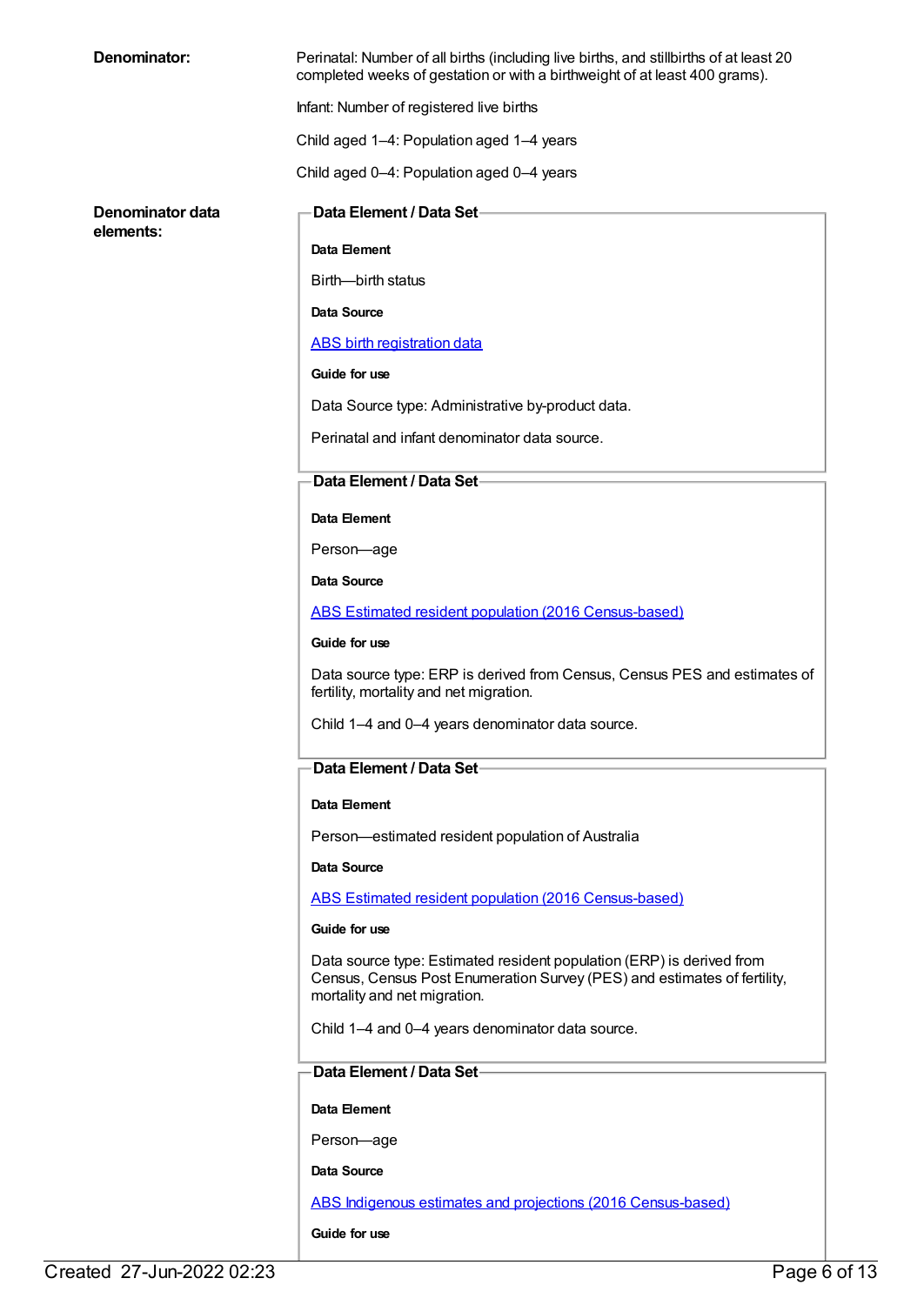Data source type: Indigenous population data are derived from Census, Census PES and estimates of fertility, mortality, and net migration.

Backcast population estimates and Series B projections.

Child 1–4 and 0–4 years denominator data source.

# **Data Element / Data Set**

**Data Element**

Person—estimated resident population of Australia

**Data Source**

ABS Indigenous estimates and projections (2016 [Census-based\)](https://meteor.aihw.gov.au/content/719790)

**Guide for use**

Data source type: Indigenous population data are derived from Census, Census PES and estimates of fertility, mortality and net migration.

Backcast population estimates and Series B projections.

Child 1–4 and 0–4 years denominator data source.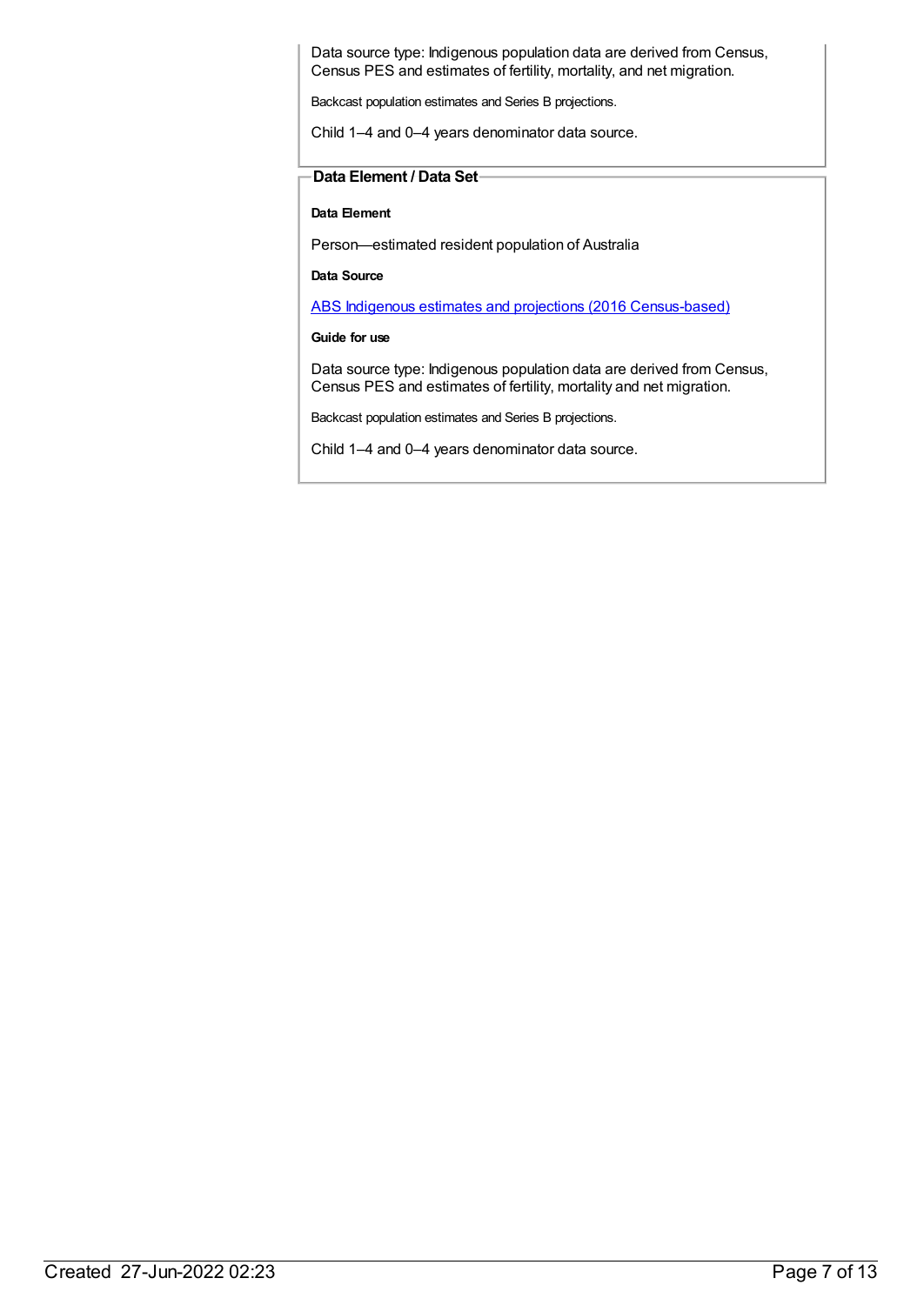**Disaggregation:** Reporting is only for those jurisdictions which have adequate levels of Indigenous identification (New South Wales, Queensland, Western Australia, South Australia and the Northern Territory from 1998).

> Current period: 5-year aggregate 2013–2017 supplied for perinatal, infant, child aged 1–4, and child aged 0–4 by all causes and by cause of death.

For Indigenous and non-Indigenous Australians (numbers, rates, percentage, rate ratios, rate differences, variability bands):

Total (selected states/territories) by leading cause of death including total (ICD-10 chapter level and some subchapter level) by age group (perinatal, infant, child aged 1–4, and child aged 0–4).

For Indigenous and non-Indigenous Australians (numbers, rates, rate ratios, and rate differences):

- State/territory (including total) by age group (perinatal (fetal, neonatal and total perinatal), infant, child aged 1–4 and child aged 0–4).
- Total (selected states/territories) by age group (infant, child aged 1–4, and child aged 0–4): all causes of death.
- State/territory (including total) by age group (infant, child aged 1–4, and child aged 0–4): all causes of death.

Time series:

Single year data:

- 2006, 2007, 2008, 2009, 2010, 2011, 2012, 2013, 2014, 2015, 2016, 2017 (previously provided) and 2018 (by all causes of death for infant and child aged 0–4).
- 2006, 2007, 2008, 2009, 2010, 2011, 2012, 2013, 2014, 2015, 2016, 2017 (previously provided) and 2018 (by all cause and cause of death for perinatal).

Up until the 2016-17 reporting cycle, causes of death and perinatal data lagged a year behind the all causes data. Final revised cause of death data are also provided for 2015 and preliminary revised data are provided for 2016. Revised preliminary data for 2017 are yet to be available for reporting.

Rates pre 2018 have been supplied previously but for this cycle are resupplied for: 2006, 2007, 2008, 2009, 2010, 2011, 2012, 2013, 2014, 2015, 2016 and 2017 to incorporate final rebased ERP and Aboriginal and Torres Strait Islander population estimates and projections (based on the 2016 Census).

For Indigenous and non-Indigenous Australians (numbers, rates, rate ratios, rate differences, variability bands, percentage change and statistical significance of change):

Total (selected states/territories) by age group (perinatal, infant, and child aged 0–4).

| <b>Disaggregation data</b> | Data Element / Data Set-                                                   |
|----------------------------|----------------------------------------------------------------------------|
| elements:                  | Data Element                                                               |
|                            | Person—area of usual residence, statistical area level 2 (SA2) (ASGS 2016) |
|                            | Data Source                                                                |
|                            | <b>ABS Death Registrations Collection</b>                                  |
|                            | Guide for use                                                              |
|                            | Data source type: Administrative by-product data.                          |
|                            | -Data Element / Data Set                                                   |
|                            |                                                                            |
|                            | Data Element                                                               |
|                            | Person-Indigenous status                                                   |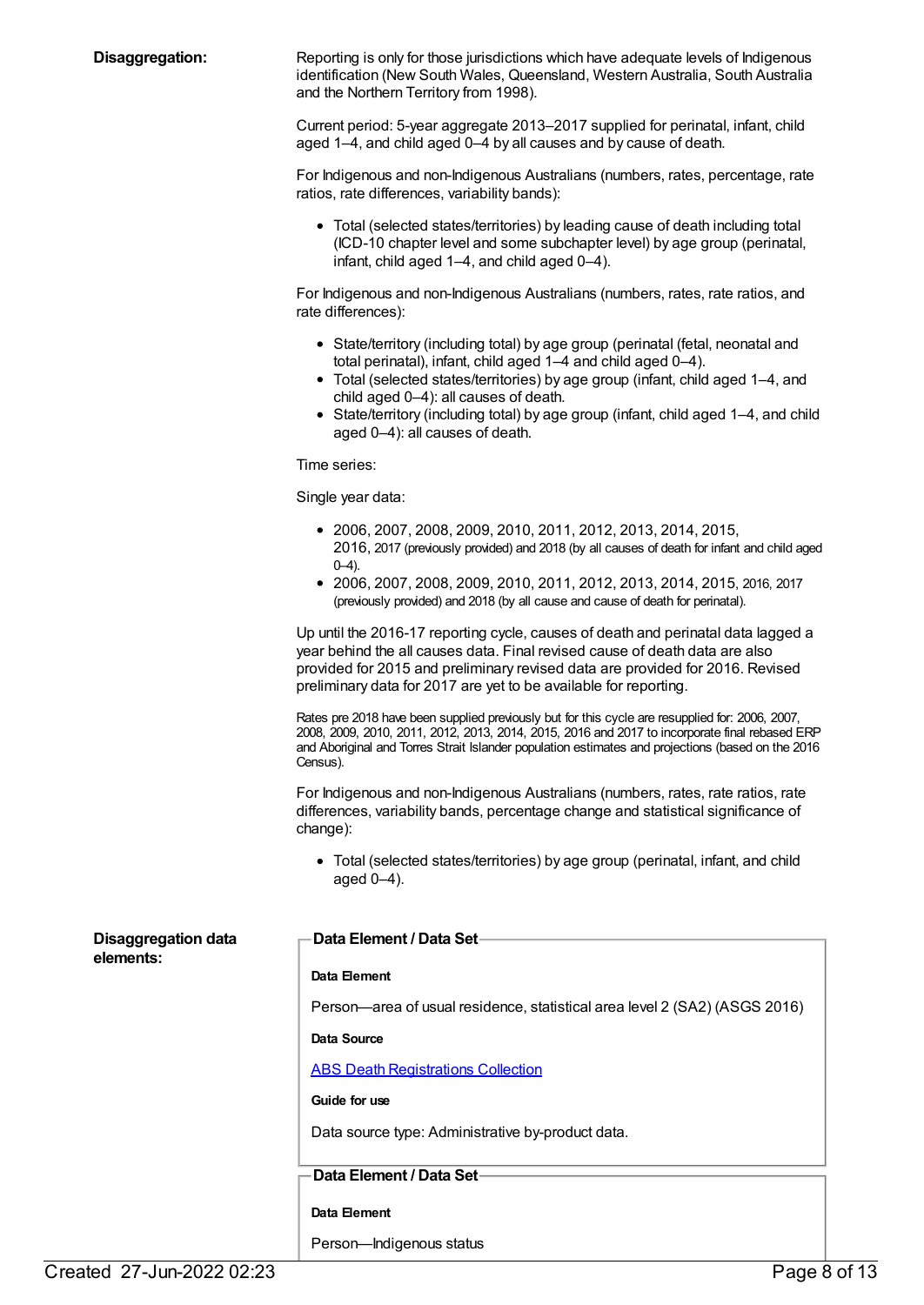#### **Data Source**

#### **ABS Death [Registrations](https://meteor.aihw.gov.au/content/394481) Collection**

#### **Guide for use**

Data source type: Administrative by-product data.

# **Data Element / Data Set**

#### **Data Element**

Person—area of usual residence, statistical area level 2 (SA2) (ASGS 2016)

#### **Data Source**

ABS Causes of Death [Collection](https://meteor.aihw.gov.au/content/394490)

#### **Guide for use**

Data source type: Administrative by-product data.

# **Data Element / Data Set**

**Data Element**

Person—Indigenous status

**Data Source**

ABS Causes of Death [Collection](https://meteor.aihw.gov.au/content/394490)

**Guide for use**

Data source type: Administrative by-product data.

# **Data Element / Data Set**

#### **Data Element**

Person—underlying cause of death (ICD-10 2nd edn)

**Data Source**

ABS Causes of Death [Collection](https://meteor.aihw.gov.au/content/394490)

#### **Guide for use**

Data source type: Administrative by-product data.

# **Data Element / Data Set**

#### **Data Element**

Person—area of usual residence, statistical area level 2 (SA2) (ASGS 2016)

#### **Data Source**

ABS Perinatal Deaths [Collection](https://meteor.aihw.gov.au/content/396455)

# **Guide for use**

Data source type: Administrative by-product data.

# **Data Element / Data Set**

**Data Element**

Person—Indigenous status

**Data Source**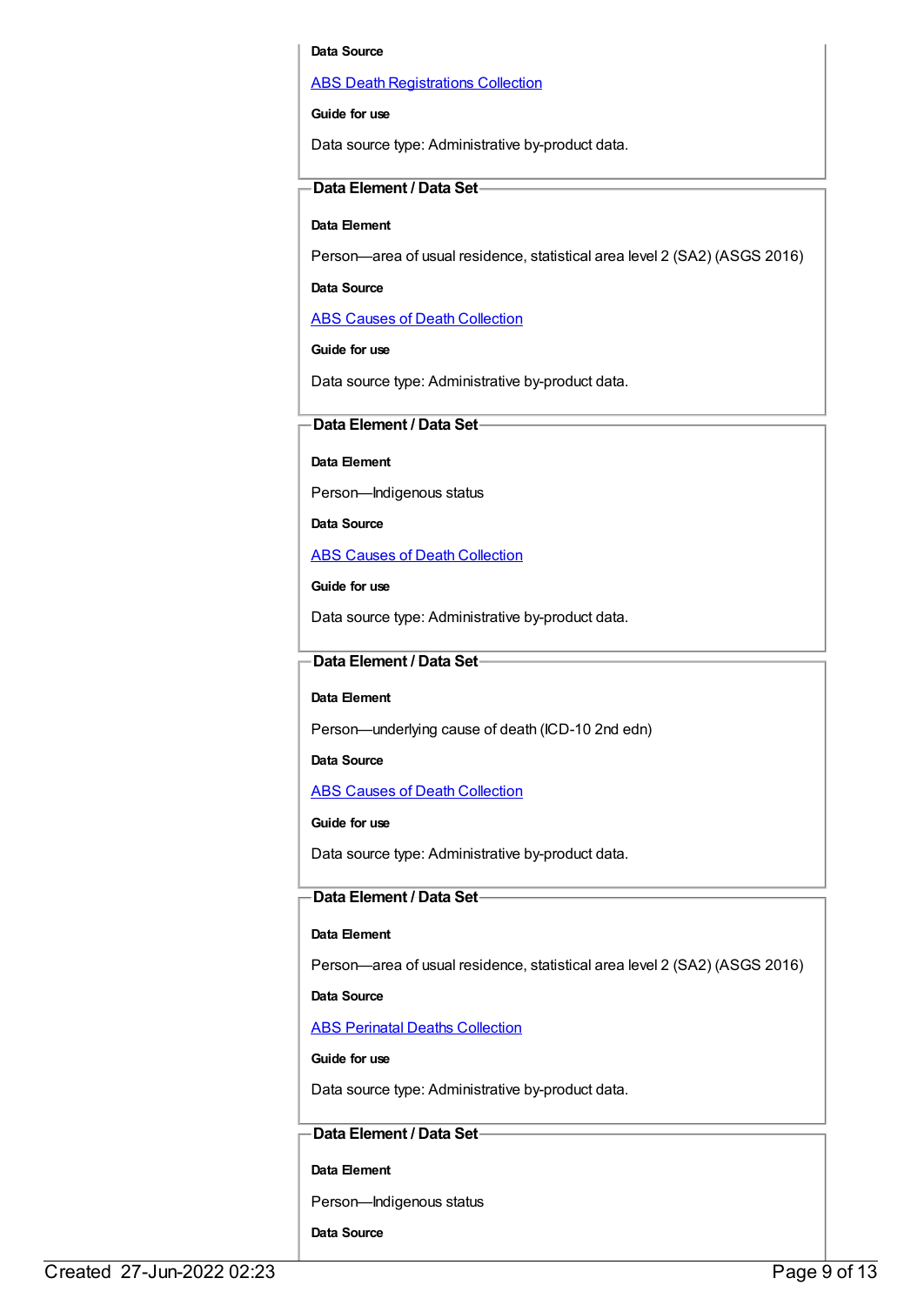# ABS Perinatal Deaths [Collection](https://meteor.aihw.gov.au/content/396455) **Guide for use** Data source type: Administrative by-product data. **Data Element / Data Set Data Element** Person—underlying cause of death (ICD-10 2nd edn) **Data Source** ABS Perinatal Deaths [Collection](https://meteor.aihw.gov.au/content/396455) **Guide for use** Data source type: Administrative by-product data. **Comments:** Most recent data available for the 2020 National Indigenous Reform Agreement (NIRA) Report is 2018 for infant, child and perinatal mortality (both causes of death and all causes data). Data are by reference year. Single year data for children under 5 by leading cause of death are not produced as the numbers are too small to identify trends. The body analysing progress against targets may reconsider this for future reports. Disaggregation by Indigenous status will be based on data only from jurisdictions for which the quality of Indigenous identification is considered acceptable. At this stage, data from only selected states and territories (New South Wales, Queensland, Western Australia, South Australia and the Northern Territory) are considered of acceptable quality for reporting Indigenous deaths for all ages. National rates should include these five jurisdictions only. Disaggregation by state/territory is based on state/territory of usual residence of the deceased. Indigenous child and particularly infant mortality data are subject to high variability due to small numbers of deaths among children aged 0 to 4. Due to the small number of Indigenous deaths reported each year, 5 year combined data are recommended for reporting for the current reporting period. Disaggregation by leading causes of death is recommended to be reported at the national level only and not by state/territory due to small numbers. Single year data will be used for time series in the numerator and three year average for the denominator. Perinatal, infant and child mortality: Aggregated data (2014–2018) will be reported for both all causes mortality and causes of death data. Up until the 2015-16 reporting cycle, causes of death data for infants and children lagged a year behind the all causes data. Single year data (2006, 2007, 2008, 2009, 2010, 2011, 2012, 2013, 2014, 2015, 2016, 2017 and 2018) will be reported for time series analyses (all causes mortality and national level only). For the 2020 report, data re-supplied for 2015 (final revised) and 2016 (preliminary revised) and 2017 (preliminary) for cause of death data. Rates are resupplied for: 2006, 2007, 2008, 2009, 2010, 2011, 2012, 2013, 2014, 2015, 2016 and 2017 to incorporate final rebased ERP and Aboriginal and Torres Strait Islander population estimates and projections (based on the 2016 Census). Variability bands accompanying mortality data should be used for the purposes of comparisons over time and for national estimates at a point in time for

Indigenous/non-Indigenous Australians and cause of death comparisons. They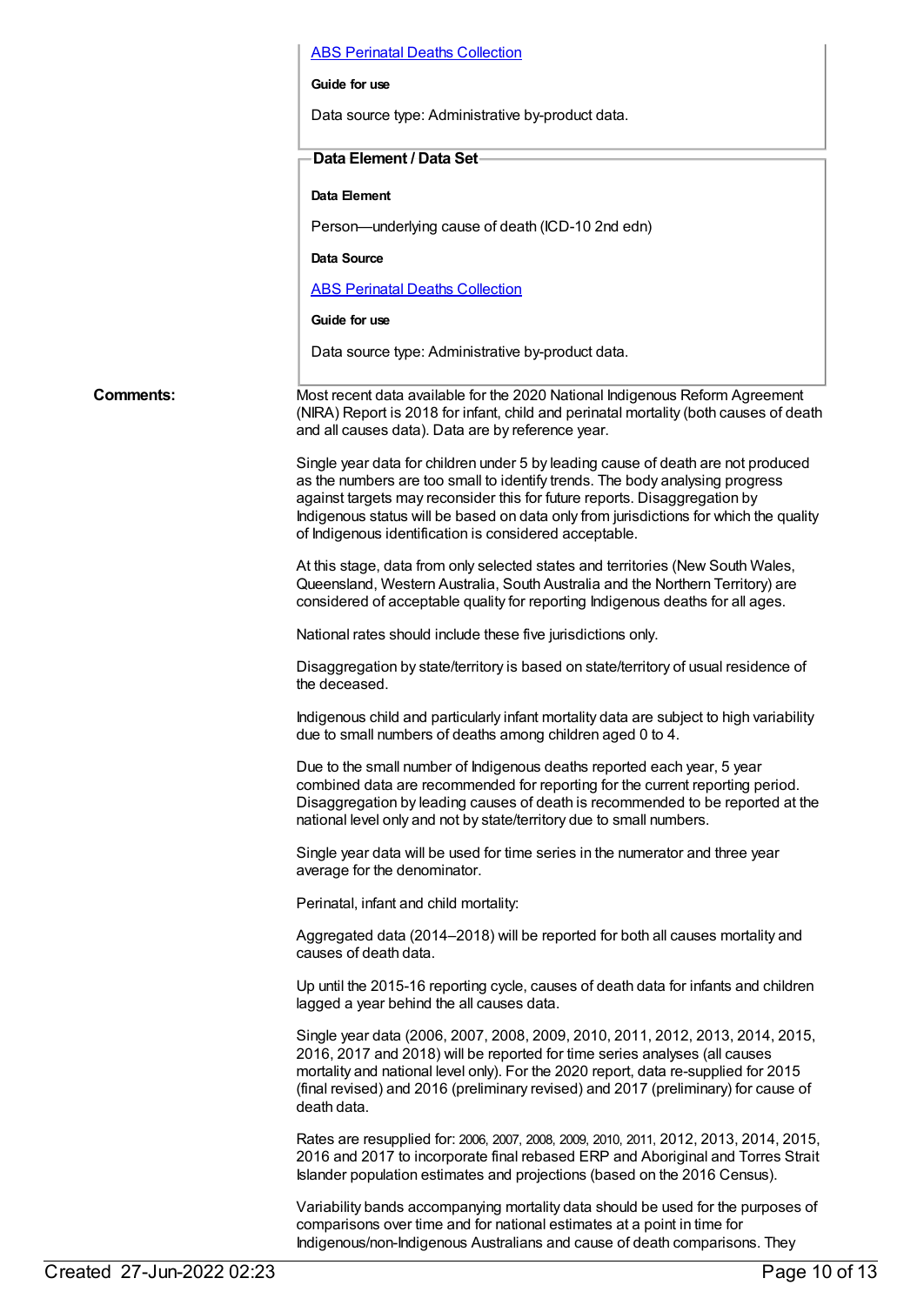should not be used for comparing mortality rates at a single point in time between jurisdictions as the variability bands and mortality rates do not take into account differences in under-identification of Indigenous deaths between jurisdictions.

Baseline year for the Council of Australian Governments' Closing the Gap target (Halve the gap in mortality rates for Indigenous children under 5 within a decade) is 2008; data reported for this indicator since 2006; target year is 2018.

Child aged 1–4 and child aged 0–4 mortality measures are derived from ERPs and the 2016 Census-based Indigenous population estimates and projections (series B).

The non-Indigenous population will be calculated based on the ERP total population minus the 2016 Census-based Indigenous estimates and projections (series B).

First release total population ERP is to be used until rebased.

The term 'Aboriginal and Torres Strait Islander people' is preferred when referring to the separate Indigenous peoples of Australia. However, the term 'Indigenous' is used interchangeably with 'Aboriginal and Torres Strait Islander' in this indicator set to assist readability.

# **Representational attributes**

| Rate   |
|--------|
| Real   |
| Person |
| N[N].N |
|        |

# **Indicator conceptual framework**

| <b>Framework and</b> | <b>Deaths</b> |
|----------------------|---------------|
| dimensions:          |               |

# **Data source attributes**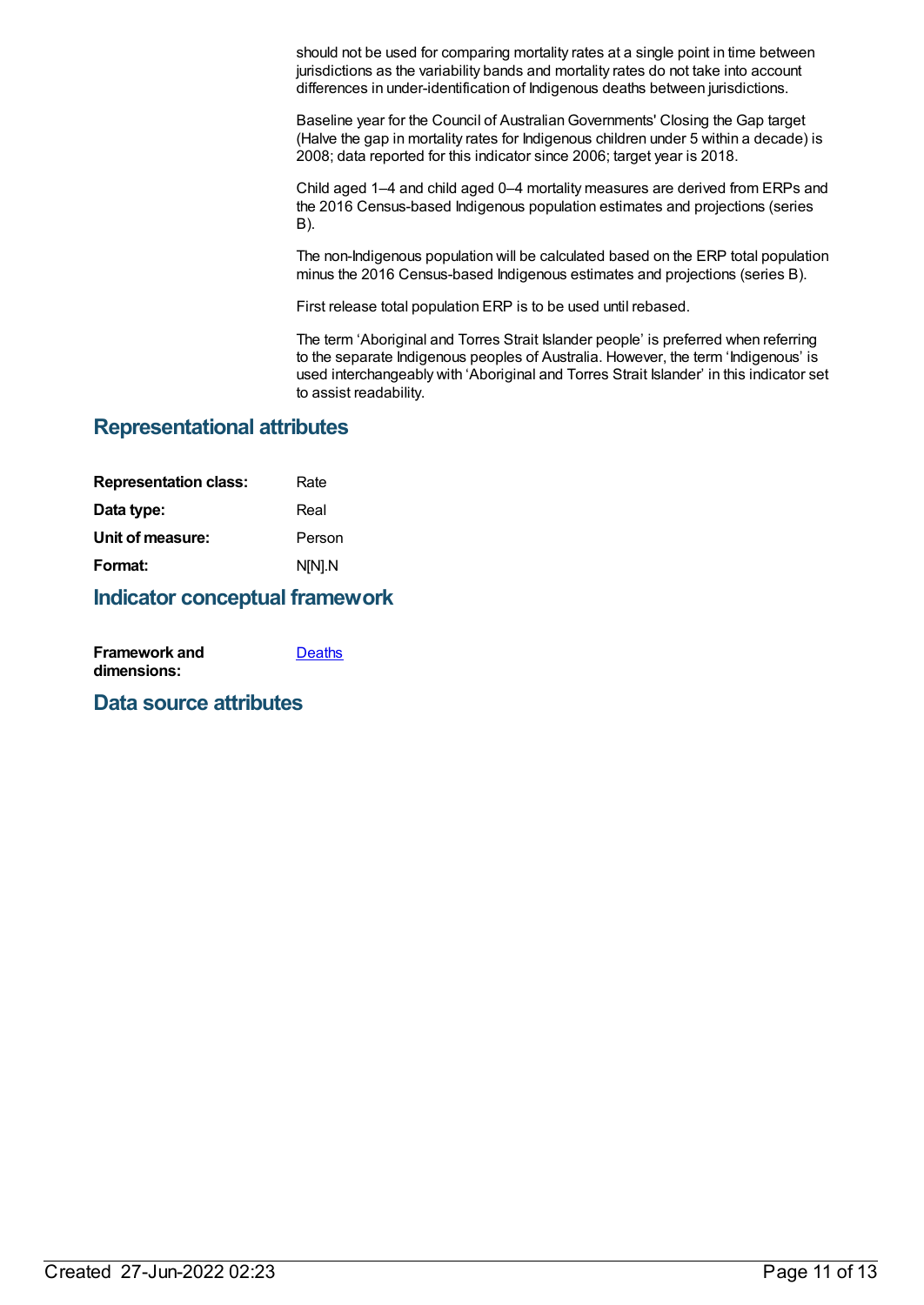#### ABS birth [registration](https://meteor.aihw.gov.au/content/394483) data

**Frequency**

Annual

**Data custodian**

Australian Bureau of Statistics

#### **Data Source**

#### **ABS Death [Registrations](https://meteor.aihw.gov.au/content/394481) Collection**

**Frequency**

Annual

**Data custodian**

Australian Bureau of Statistics

# **Data Source**

#### ABS Estimated resident population (2016 [Census-based\)](https://meteor.aihw.gov.au/content/704699)

**Frequency**

**Quarterly** 

**Data custodian**

Australian Bureau of Statistics

**Data Source**

ABS Causes of Death [Collection](https://meteor.aihw.gov.au/content/394490)

**Frequency**

Annual

# **Quality statement**

ABS causes of death [collection,](https://meteor.aihw.gov.au/content/449206) QS

#### **Data custodian**

Australian Bureau of Statistics

# **Data Source**

ABS Indigenous estimates and projections (2016 [Census-based\)](https://meteor.aihw.gov.au/content/719790)

**Frequency**

Periodic

**Data custodian**

Australian Bureau of Statistics

# **Data Source**

**ABS Perinatal Deaths [Collection](https://meteor.aihw.gov.au/content/396455)** 

**Frequency**

Annual

**Data custodian**

Australian Bureau of Statistics